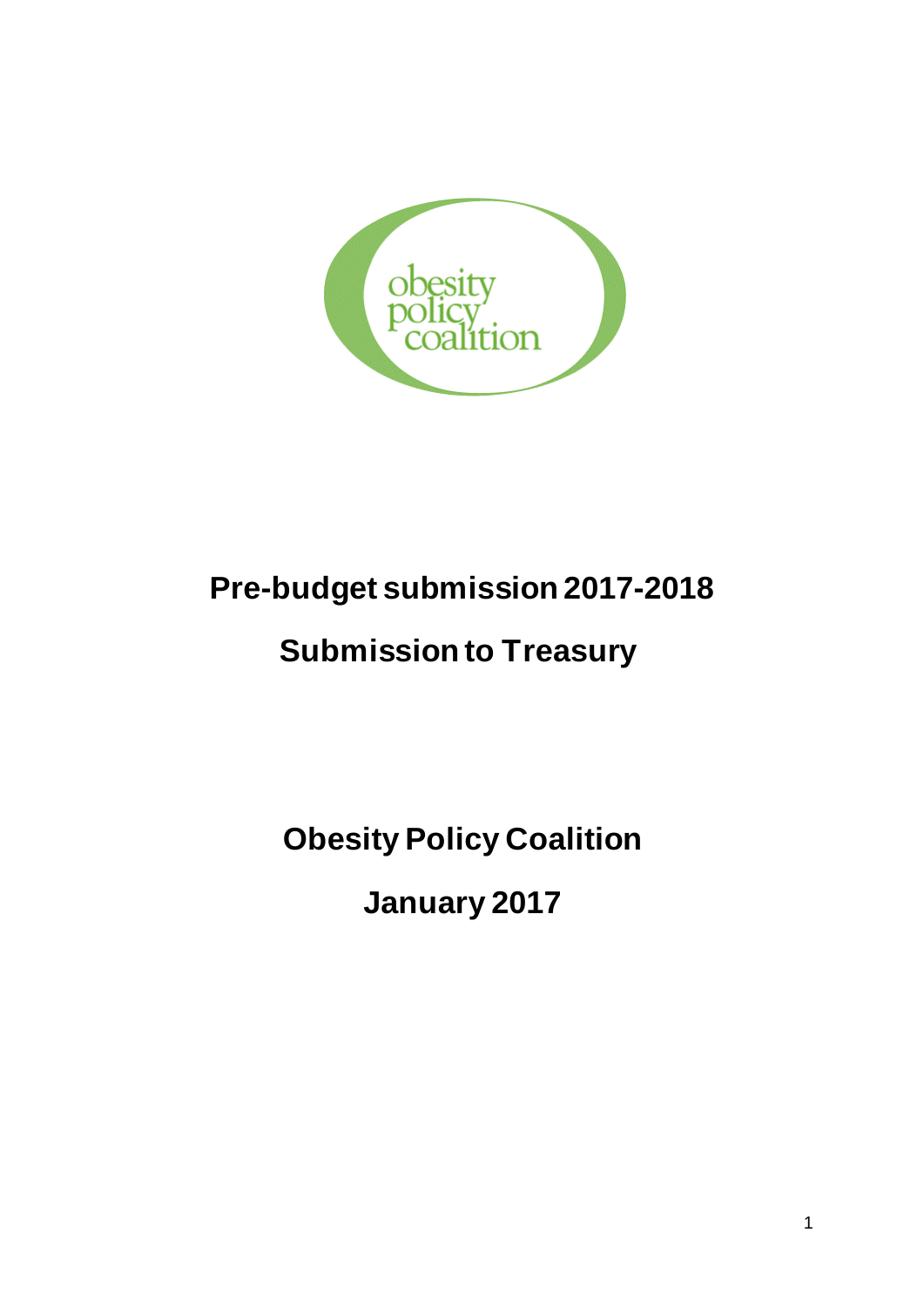## **About the Obesity Policy Coalition**

The Obesity Policy Coalition (OPC) is a coalition between Cancer Council Victoria, Diabetes Victoria and the Global Obesity Centre at Deakin University, a World Health Organization (WHO) Collaborating Centre for Obesity Prevention. The OPC advocates for evidence-based policy and regulatory change to address overweight, obesity and unhealthy diets in Australia.

## **Recommendations**

The OPC makes the following recommendations to Treasury for the 2017-2018 Australian Government budget:

- Increase spending on preventive health, with a particular focus on programs to reduce the growing burden of overweight and obesity, and associated chronic disease.
- Introduce a tax on sugar-sweetened beverages<sup>1</sup> (SSBs) to effect a price increase of at least 20%, generating revenue of approximately \$400-500 million per year and reducing obesity levels.

## **Introduction**

 $\overline{a}$ 

The OPC welcomes the opportunity to make a pre-budget submission to the 2017-2018 Australian Government (Government) budget. This submission recommends increased spending on preventive health and the introduction of an SSB tax to generate government revenue and reduce healthcare costs.

Obesity is a critical issue in Australia from both a health and economic perspective. The National Health Survey for 2014-15 reports that 63.4% of Australians are overweight or obese and 27.4% of children, ages 5-17 are overweight or obese.<sup>1</sup> From a health perspective, these alarming figures mean that a large proportion of the population is at heightened risk of noncommunicable diseases including cardiovascular disease, diabetes and some cancers.<sup>2</sup>From an economic perspective, high rates of obesity and associated chronic disease cost the Australian Government, as well as State and Territory governments, businesses and individuals, a staggering amount. Analysis puts the cost to the Australian Government at around \$5 billion to \$6 billion per year,<sup>3</sup> including increased health care costs, higher welfare spending and reduced tax revenue.

<sup>1</sup> Sugar-sweetened beverage includes all non-alcoholic water based beverages with added sugar, such as sugar-sweetened soft drinks, energy drinks, sports drinks and cordials, excluding 100% fruit juices.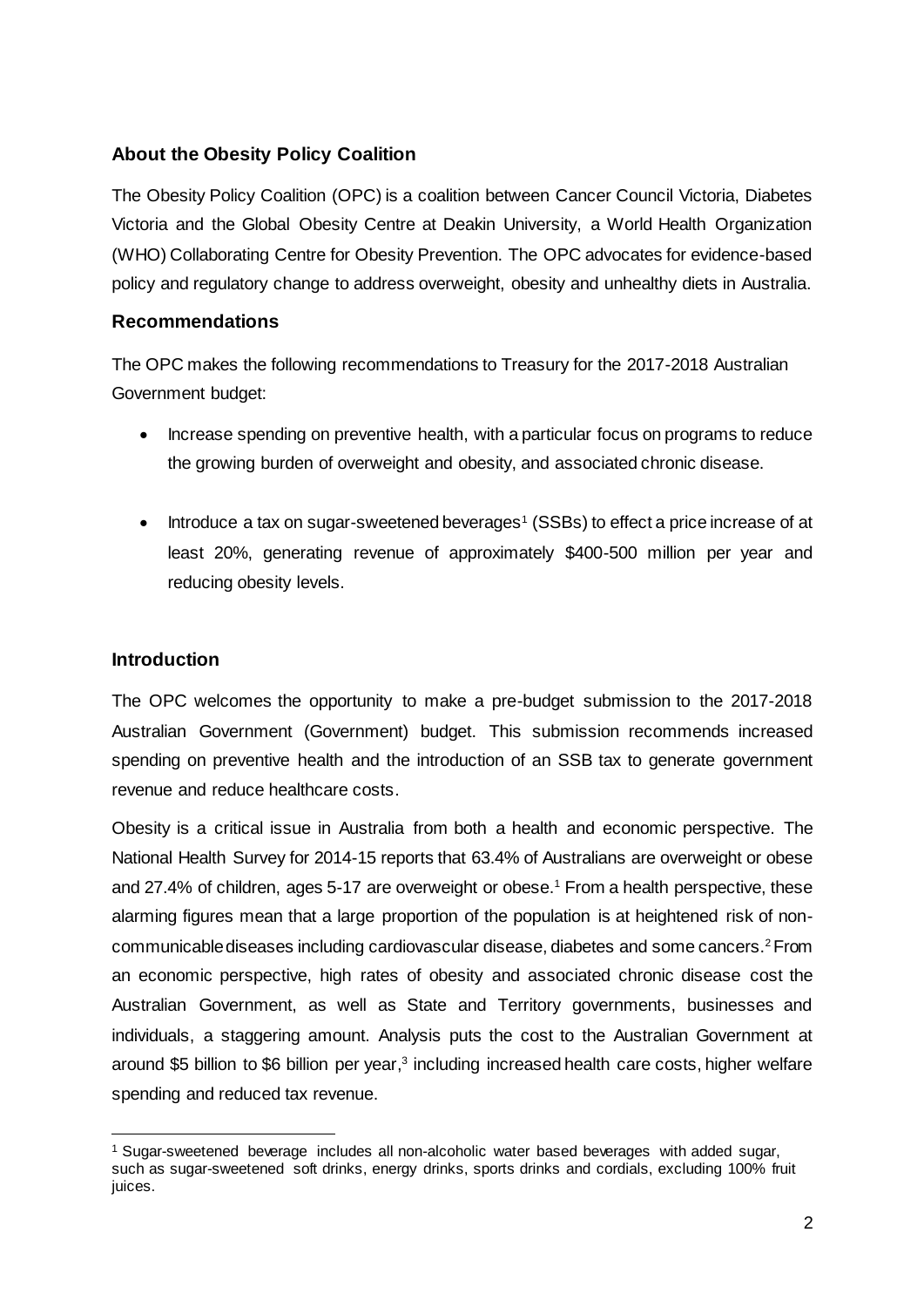As well as reducing some of these costs, an SSB tax would represent a significant source of Government revenue, raising around \$400 million to \$500 million each year.<sup>4</sup> A tax on SSBs would have the dual effect of improving health outcomes for Australians and both reducing and recouping some of the economic cost of obesity, assisting the Government to balance the budget.

We acknowledge that an SSB tax alone will not fix Australia's obesity crisis, however it is an important element of a comprehensive package of measures that together can significantly improve the health of Australians. A substantial increase in funding for preventive health, specifically obesity prevention, is of fundamental importance. Real progress requires the severity of the problem to be matched by an appropriate level of funding.

### **Increase spending on preventive health**

We strongly urge the Government to significantly increase spending on preventive health, focusing on programs and policies targeting overweight, obesity and associated chronic disease.

Obesity in Australia is a critical issue that places a high burden on our health system and on the lives of many individual Australians. With the majority of Australians being overweight or obese, a significant investment by the Government is urgently required to develop, implement and evaluate a range of obesity prevention policies and programs.

Current spending on preventive health does not match the significance of the problem and makes it difficult to achieve real progress. In the 2014-15 financial year, Australian Government spending on public health (which includes prevention activities) was only 1.9% of total recurrent health spending.<sup>5</sup>

Given the severity of the problem, what is needed is a substantial, long-term investment in obesity prevention. We would welcome a level of investment similar to that provided as part of the now-ceased National Partnership Agreement on Preventive Health.

This type of significant funding increase could be invested in evidence-based policies and programs aimed at preventing and reducing obesity across Australia. In our view a comprehensive package of measures is required to address the many contributors to obesity. The OPC advocates for a range of measures to be introduced by government, a key measure being the SSB tax recommended in this submission. For more information on the policies and positions supported by the OPC, please see our website at [www.opc.org.au.](http://www.opc.org.au/)

In particular, we would like to see increased funding for community systems-based intervention programs, those that deliver multi-component interventions across a range of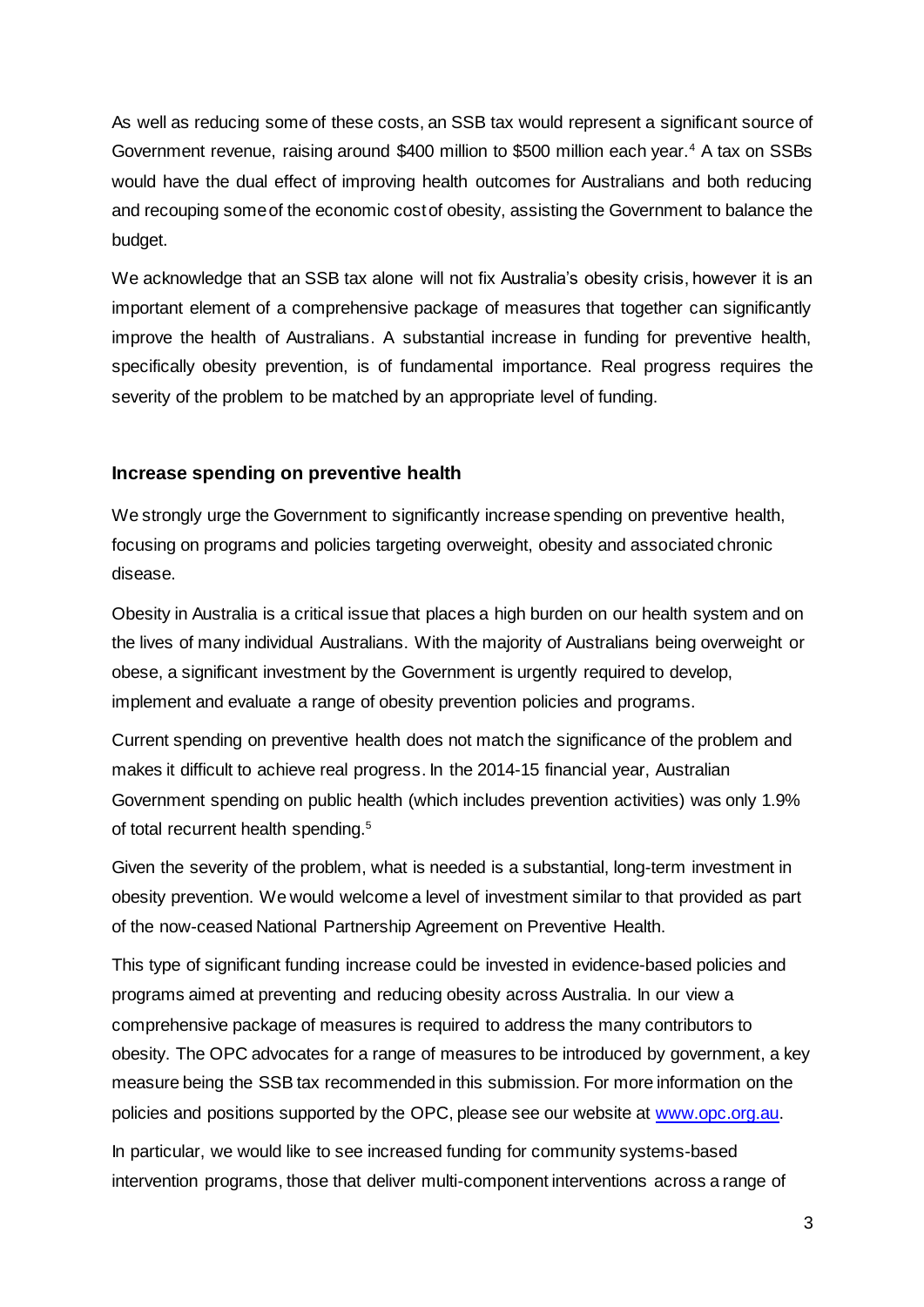settings that influence an individual's daily environment. These include settings such as workplaces, early childhood services, schools, universities, shops, food outlets and recreational and sporting facilities. A community based approach to prevention recognises that obesity is a complex, multi-factorial health issue that can be addressed by creating healthier environments for individuals to lead their daily lives. These interventions, however, require significant levels of funding beyond those currently provided by the Government.

A significant increase to funding levels for obesity prevention programs and policies, including community based programs, is of critical importance to reducing obesity and improving the nation's health.

#### **Why do we recommend a Sugar-Sweetened Beverage Tax?**

#### **1. Sugar-Sweetened beverages are a significant contributor to obesity**

Although many factors influence the high rates of obesity in Australia, research suggests that SSBs play a significant role in driving obesity trends. SSBs including soft drinks, sports drinks, sweetened mineral waters and cordials contribute almost no valuable nutrients to Australian diets (except water), but deliver large quantities of sugar. A single can of Coke contains 40g of sugar (approximately 10 teaspoons). Robust evidence has associated the consumption of these products with increased energy intake, weight gain, diabetes and dental erosion.<sup>6</sup>

Australians are high consumers of SSB products. Just looking at supermarket retail sales, Australians bought around 1.1 billion litres of sugary soft drinks in 2015, at a cost of \$2.2 billion.<sup>7</sup> This doesn't include what is bought from fast-food outlets, cinemas, vending machines, hotels and convenience stores. A recent analysis of added sugar consumption in the Australian population has found that most exceeded the World Health Organization Guidelines on added sugar consumption. The study found that sugar sweetened beverages accounted for the greatest proportion of added sugar intake in the population.<sup>8</sup>

# **2. A Sugar-Sweetened Beverage Tax is an effective tool to decrease SSB consumption and reduce obesity**

Price can be a highly effective factor in influencing consumption of SSBs.<sup>9</sup> There is evidence that taxes on SSBs (or sugar-sweetened soft drinks alone) could reduce consumption and improve population weight and health outcomes, if the tax is set at a sufficiently high level.<sup>10</sup>

A recent Australian study based on the latest local dietary intake data, estimated the consequences of an additional 20% tax on SSBs in Australia on health and health care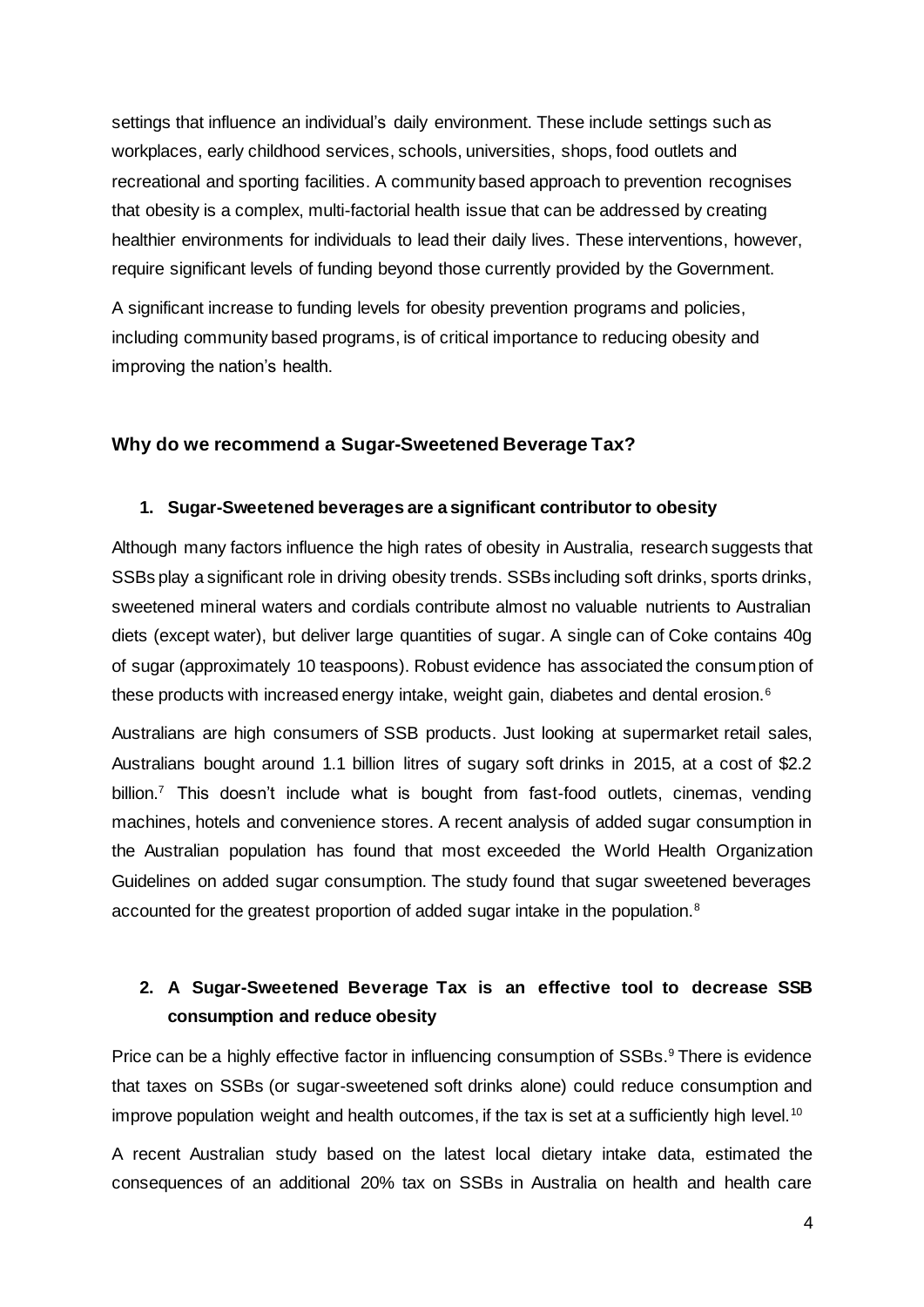expenditure. The results show that a 20% tax on SSBs could result in a 12.6% decline in consumption of SSBs and an overall decline in obesity of 2.7% in men and 1.2% in women. The study concluded there would be sustained reductions in the incidence of diabetes, cardiovascular disease, and some cancers. Over a 25 year period, there could be 16,000 fewer cases of type 2 diabetes, 4,400 fewer cases of heart disease and 1,100 fewer cases of stroke. It is estimated that 1,606 more Australians would be alive in 25 years if the tax were introduced. 11

Data is still building around the impact of food taxes on health in other countries. Food taxes to improve population health have been implemented in countries including France (2012), Hungary (2011) and a number of countries in the Western Pacific.<sup>1213</sup> Evaluation of the impact of the Hungarian tax, which applies to food high in sugar, fat and caffeine, found evidence of reformulation of products, a decrease in sale of taxed products by 25%, and a decrease in consumption of between 25-35% compared to the previous year.<sup>14</sup>

Mexico's tax of approximately 10% on SSBs took effect on 1 January 2014. Evaluation data demonstrates an overall reduction in consumption of taxed beverages of 6%, with the reduction increasing over time, reaching a 12% decline by December 2014. There was also a 4% increase in the amount of untaxed beverages purchased, mainly driven by the purchase of bottled water.<sup>15</sup>

Recent UK-based research has confirmed the potential for an SSB tax to impact obesity rates, finding that a 20% tax on sugar sweetened drinks would lead to a reduction in the prevalence of obesity in the UK of 1.3% (around 180,000 people), with the greatest effects likely to be seen in young people, who are the greatest consumers of SSBs.<sup>16</sup> Modelling in respect of population impacts of SSB taxes in India,<sup>17</sup> New Zealand<sup>18</sup> and South Africa<sup>19</sup> has also shown positive impacts on health, even after substitution effects are taken into account.

Strong evidence of the effectiveness of taxation to influence behaviour and decrease consumption can also be found by looking at the impact of price increases on tobacco products. Price rises on tobacco products were effective in motivating consumers to quit, preventing potential users from starting to use, and reducing consumption among people who continue to use.<sup>20</sup>

# **3. There is strong support for an SSB tax from experts, the Australian public and global peak health bodies**

An SSB tax is widely supported both in Australia and internationally. On a global scale, the WHO's *Global Action Plan for the Prevention and Control of Noncommunicable Diseases*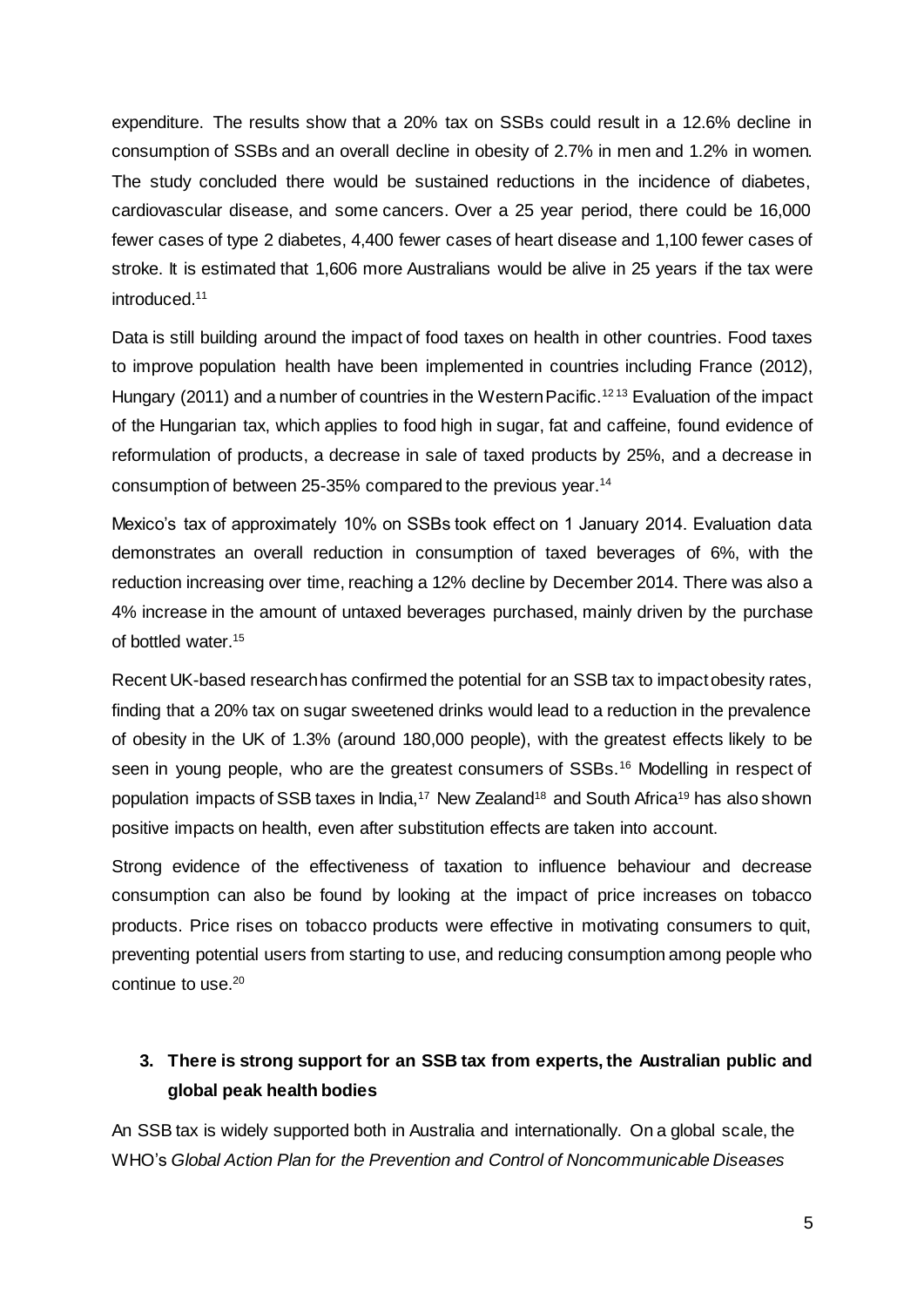*2013-2020*, endorsed by Australia, urges governments to consider economic policies, including taxes and subsidies, to improve the affordability of healthier food products and discourage the consumption of less healthy options. <sup>21</sup> In 2016 the WHO released a report on *Fiscal Policies for Diet and Prevention of Noncommunicable diseases* that provides strong support for an SSB tax, concluding that *"…there is reasonable and increasing evidence that appropriately designed taxes on sugar-sweetened beverages would result in proportional reductions in consumption, especially if aimed at raising the retail price by 20% or more.*" 22 The report provides a review of evidence, case studies and guidance for countries on the design and implementation of effective fiscal policies on diet.

The Australian Government has also been recommended to consider the issue through the 2009 final report of the National Preventative Health Taskforce (commissioned by the then Commonwealth Government) proposing "*the development of methods for using taxation, grants, pricing, incentives and/or subsidies to promote production, access to and consumption of healthier foods*".<sup>23</sup> Specifically, the taskforce recommended that the Government "*provide disincentives for unhealthy foods by considering increasing taxes for energy-dense foods*".<sup>24</sup>

Australian health organisations also provide widespread support for an SSB tax, with a tax recommended by bodies including Australian Medical Association, Public Health Association Australia, Australian Healthcare and Hospitals Association, Committee of Presidents of Medical Colleges, Australian Dental Association, and Australian Chronic Disease Prevention Alliance (Heart Foundation, Cancer Council Australia, Kidney Health Australia, Diabetes Australia, Stroke Foundation).

The Australian public also strongly supports increasing the price of SSBs. Recent research into the attitudes of Australian grocery buyers found that 69% of participants supported a tax on SSBs if the revenue was used to subsidise healthy foods.<sup>25</sup>.

## **Economic impact of a Sugar-Sweetened Beverage Tax**

# **1. A Sugar-Sweetened Beverage Tax would generate significant Government revenue**

An SSB tax would provide a significant revenue source for the Government. Projections of the expected revenue vary, but all indicate annual revenue of between \$400 million and \$570 million.

The best evidence of the likely revenue is summarised as follows: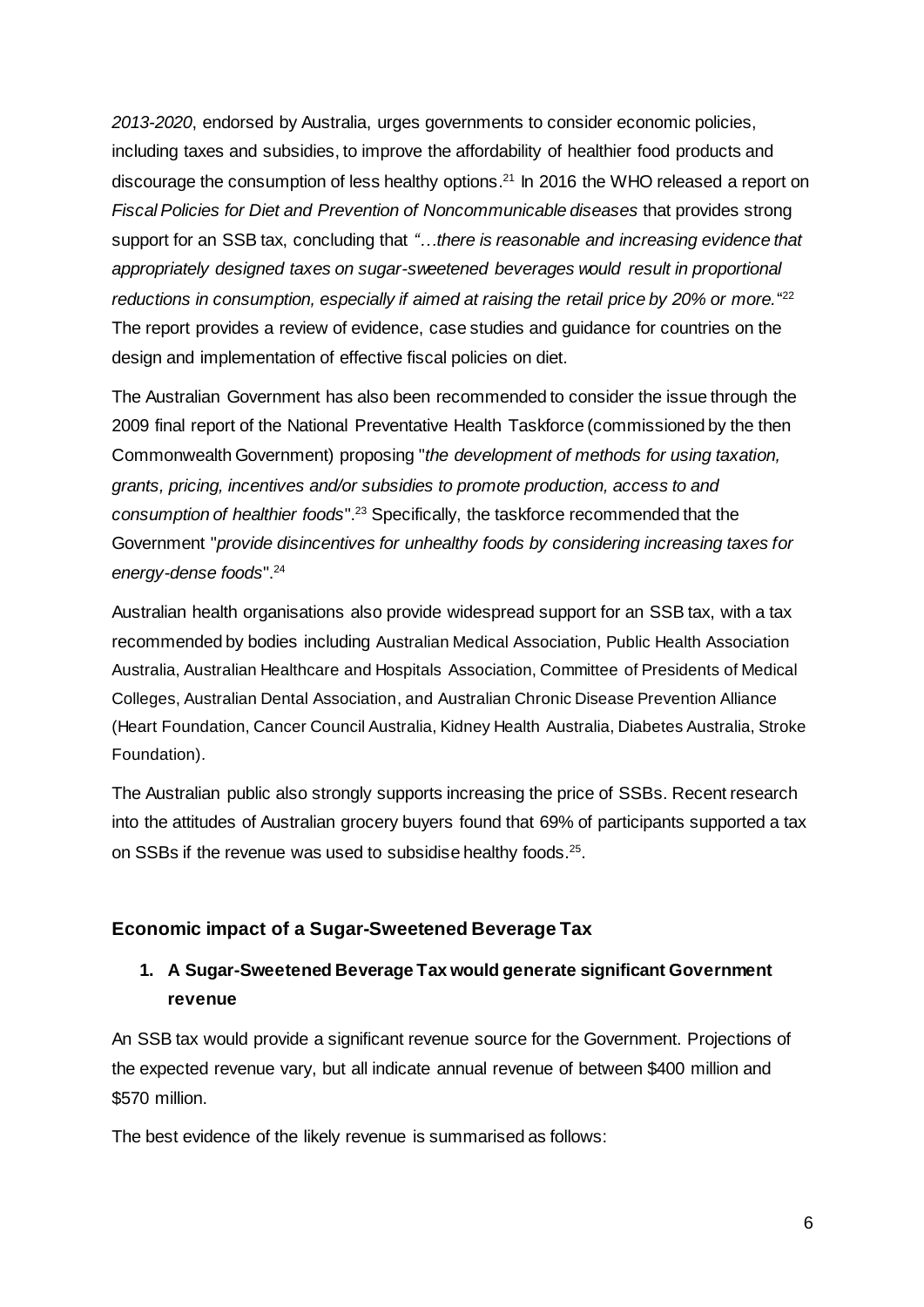- A 2016 Australian study found that an SSB tax could generate more than \$400 million annually.<sup>26</sup> This figure was calculated based on local dietary intake data using a 20% tax on the retail price of the product.
- A 2016 report by the Grattan Institute modelled projected revenues of several different types of SSB tax, including taxes based on the sugar content of the beverage, taxes based on the volume of the beverage and a tax based on the retail price of the beverage.<sup>27</sup> The revenue estimates were between \$400 million and \$550 million annually. For example, a tax on the sugar content of the beverage of 40 cents per 100g of sugar was estimated to generate \$520 million in its first year and \$400- \$450 million in later years.
- A 2016 policy costing by the Australian Parliament's Parliamentary Budget Office projected increased revenue of between \$545 million and \$570 million annually for each full year of the tax's operation.<sup>28</sup> These figures were calculated based on a 20% excise tax applying to the retail price of SSBs with more than 5 grams of sugar per 100ml.

## **2. A Sugar-Sweetened Beverage Tax would provide healthcare savings**

A reduction in obesity caused by an SSB tax would also reduce the significant economic cost of obesity, largely incurred by the Government. In 2015, Price Waterhouse Coopers produced a report titled *Weighing the cost of obesity – a case for action*, estimating the total cost of obesity in 2011-12 in Australia to be \$8.6 billion (in 2014-15 dollars).<sup>29</sup> That estimate included personal costs borne by individuals as well as third party costs mostly borne by government. The report found that adult obesity cost the Commonwealth Government \$6.06 billion in 2011-12 (in 2014-15 dollars), in both direct and indirect costs. Direct costs include increased health care expenditure spending as well as the cost of obesity prevention interventions. Indirect costs include productivity losses caused by absenteeism and presenteeism, as well as reduced tax revenue and higher welfare spending.

The Grattan Institute's 2016 report on SSBs estimated that in 2014-15, adult obesity created \$5.3 billion in third party or community costs, mostly borne by governments.<sup>30</sup> These costs included increased healthcare expenditure, reduced tax revenue and increased welfare expenditure. The report estimated that obesity generated \$2.6 billion in extra healthcare spending by governments in 2014-15.

The potential healthcare savings of an SSB tax are significant. A 2016 Australian study on the impact of a SSB tax found that if a 20% tax on the retail price of SSBs was introduced in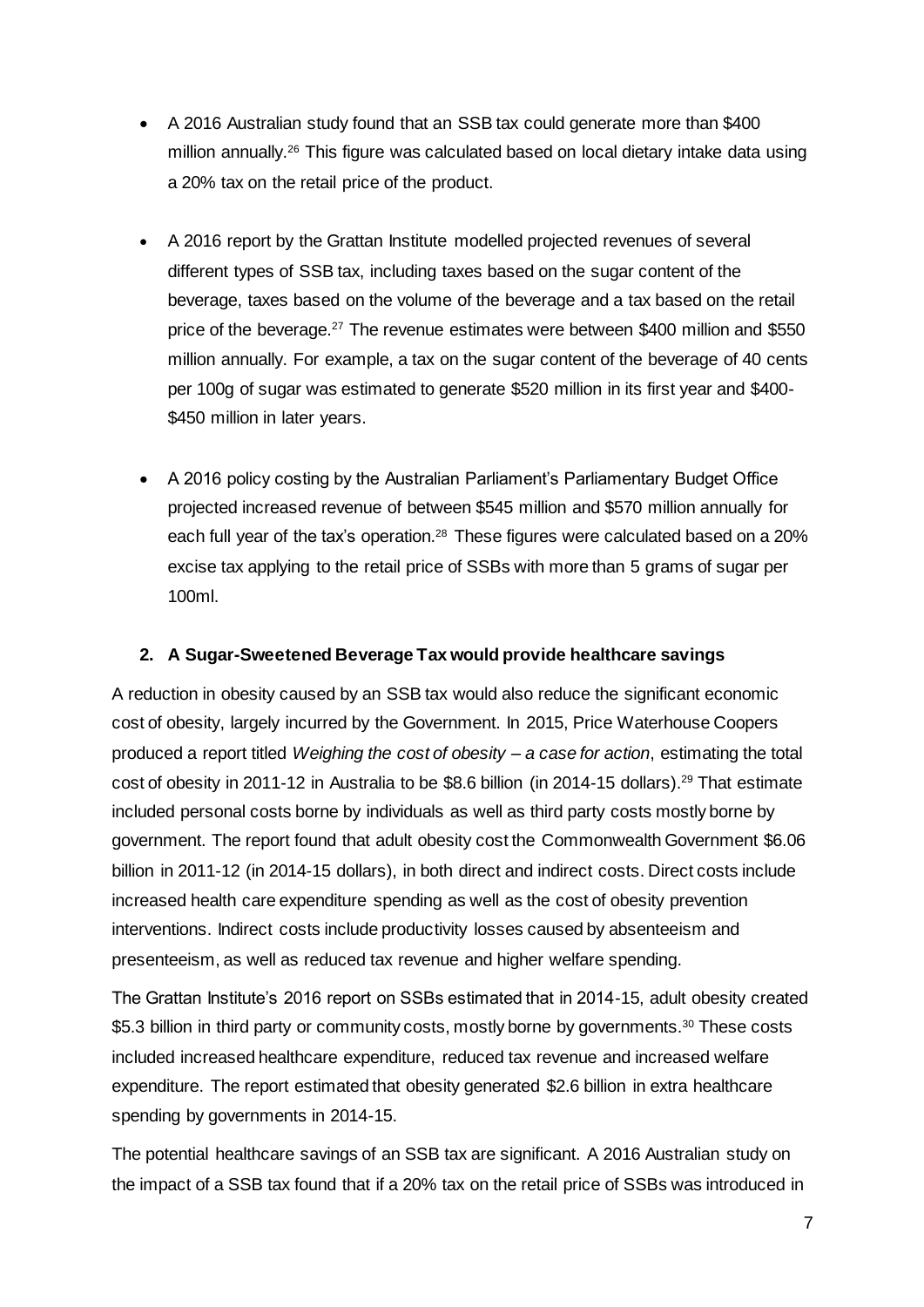2010, the overall health care expenditure over the lifetime of the 2010 population aged 20 or over would be reduced by \$608 million.<sup>31</sup> The study found that the annual health care cost savings would rise over the first 20 years, stabilising at about \$29 million per year. This does not take into account other savings or increased revenue that may result from a decline in obesity.

A specific area where the Government may see substantial savings within a relatively short period is on dental health. Evidence shows that SSB consumption is linked to high levels of dental caries and dental erosion. <sup>32</sup> A decrease in SSB consumption may lead to a drop in the levels of dental caries and dental erosion, resulting in decreased government spending on dental services, including on hospital dental treatment for children. For example, a recent UK study modelled a scenario where an SSB tax led to an average price rise of 15%, with a maximum of 20%. The study found that this scenario led to an annual reduction in the number of decayed, missing or filled teeth of 149 378 along with an overall reduction in obesity of 0.5%.<sup>33</sup> A similar result in Australia could lead to dental care savings.

As well as analysing the cost of obesity, Price Waterhouse Coopers' report assessed the cost-effectiveness of various interventions to address obesity, including environmental interventions of reformulation, food labelling and taxes on unhealthy foods. The report found that environmental interventions, including taxes, had a high benefit to cost ratio of 3.2, meaning that for each dollar spent, \$3.20 is returned.<sup>34</sup> This was the highest benefit to cost ratio of any intervention assessed in the report, including medical interventions, educational and personal interventions.<sup>35</sup> This analysis supports the view that an SSB tax is likely to be a highly cost effective intervention, with savings outweighing costs incurred by a considerable degree.

#### **Design and implementation of a Sugar-Sweetened Beverage Tax**

In Australia, a tax on SSBs could be relatively simply imposed through existing tax structures, keeping the costs of implementation and administration reasonably low.<sup>36</sup> Use of existing tax frameworks capable of accommodating a tax would mean implementation would not require the development of complex independent legislation and administrative structures.<sup>37</sup>

This relative ease of implementation and administration means that an SSB tax is an extremely cost effective measure to address obesity, especially when compared to other interventions that involve significant cost without generating revenue. The revenue raised and expenditure reduced by the tax will be far in excess of the costs of implementation and administration. A 2016 Australian study found that "*The costs of legislation and monitoring of*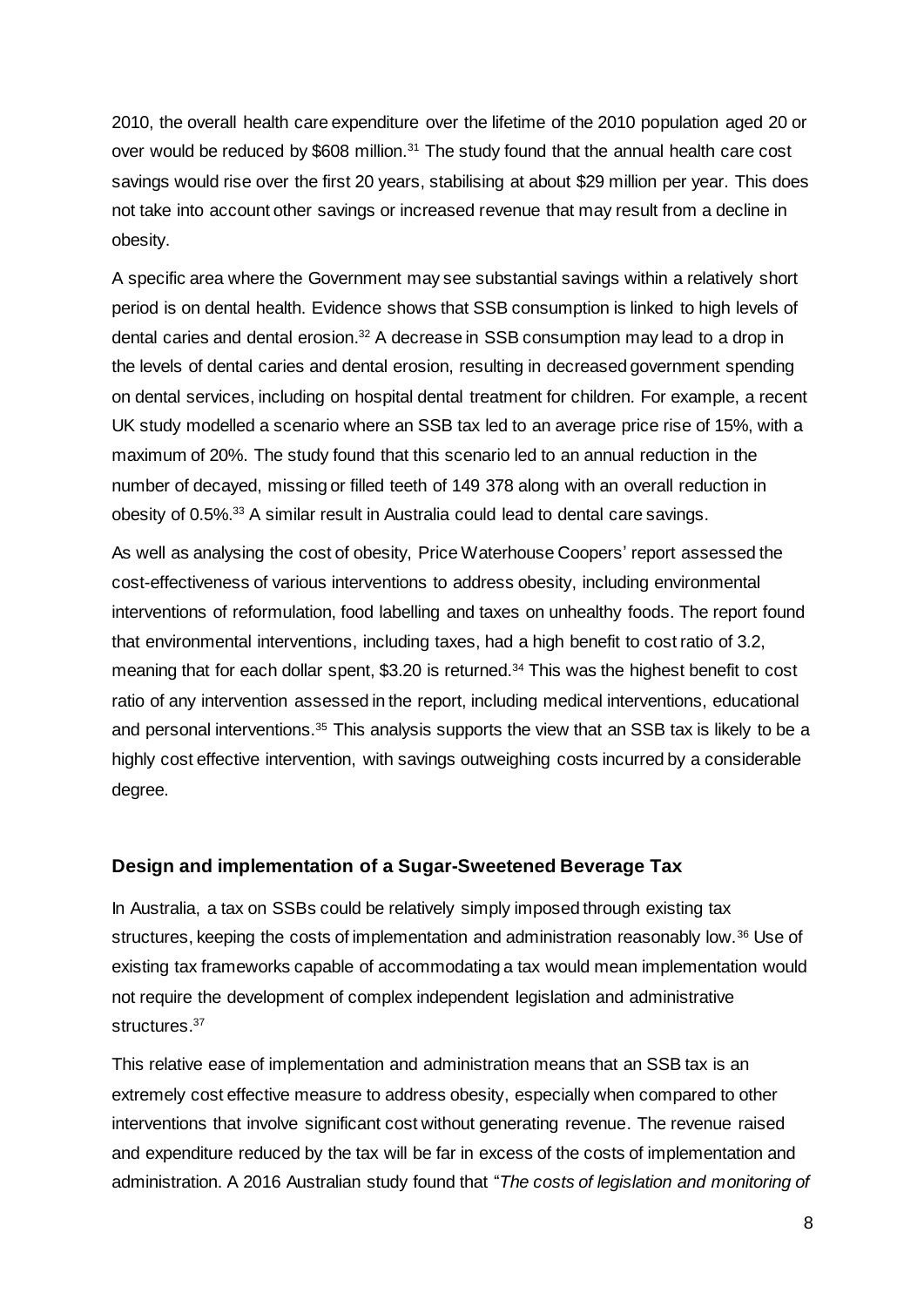*the tax would be paid back around 14 times over in the form of reduced health care expenditure*". <sup>38</sup> This is also supported by the Price Waterhouse Coopers analysis, discussed above.

The design of the tax would need to reflect the policy objective of reducing population consumption of sugar through SSBs, to improve health. Consistent with modelling and research discussed, the tax imposed would need to be sufficiently high to achieve an increase in retail price of at least 20%, in order to be effective.

There are several possible ways to design and implement an SSB tax. The tax could be calculated at either a percentage of the retail price (ad valorem) or at a specific rate, based either on the quantity of sugar within the SSB or the actual volume of the SSB. A volumetric tax calculated with reference to concentration of sugar in the SSB would alert consumers to the sugar content of an SSB and encourage consumers to substitute the more expensive SSBs containing higher proportions of sugar with cheaper, less sugar dense products. It may also encourage manufacturers to reformulate their products to reduce sugar content.

The alternative method of calculating the levy with reference to the volume of the actual beverage may have the effect of discouraging bulk purchasing and encouraging a reduction in portion size, but there is no incentive for manufacturers to reduce the concentration of sugar in the product. It may, however, be easier to administer as the volume is stated on the packaging.

We recommend that during the development of an SSB tax, the Government conduct further analysis on the level of tax needed to reduce consumption and generate population health benefits.

For a detailed discussion of the considerations relevant to the design of an SSB tax in Australia, please se[e OPC Policy Brief: The case for an Australian tax on Sugar-Sweetened](http://www.opc.org.au/downloads/positionpapers/policy-brief-australian-tax-sugar-sweetened-beverages.pdf)  [Beverages.](http://www.opc.org.au/downloads/positionpapers/policy-brief-australian-tax-sugar-sweetened-beverages.pdf)

# **Conclusion**

Thank you for the opportunity to provide our views on the development of the 2017-2018 Australian Government budget. We urge the Government to significantly increase spending on preventive health programs, focused on overweight, obesity and associated chronic disease. A substantial investment in obesity prevention is urgently needed.

An SSB tax for Australia deserves close attention given the evidence supporting a tax as a cost-effective and potentially powerful intervention, particularly given Australia's increasing rates of overweight, obesity and non-communicable diseases. We urge the Government to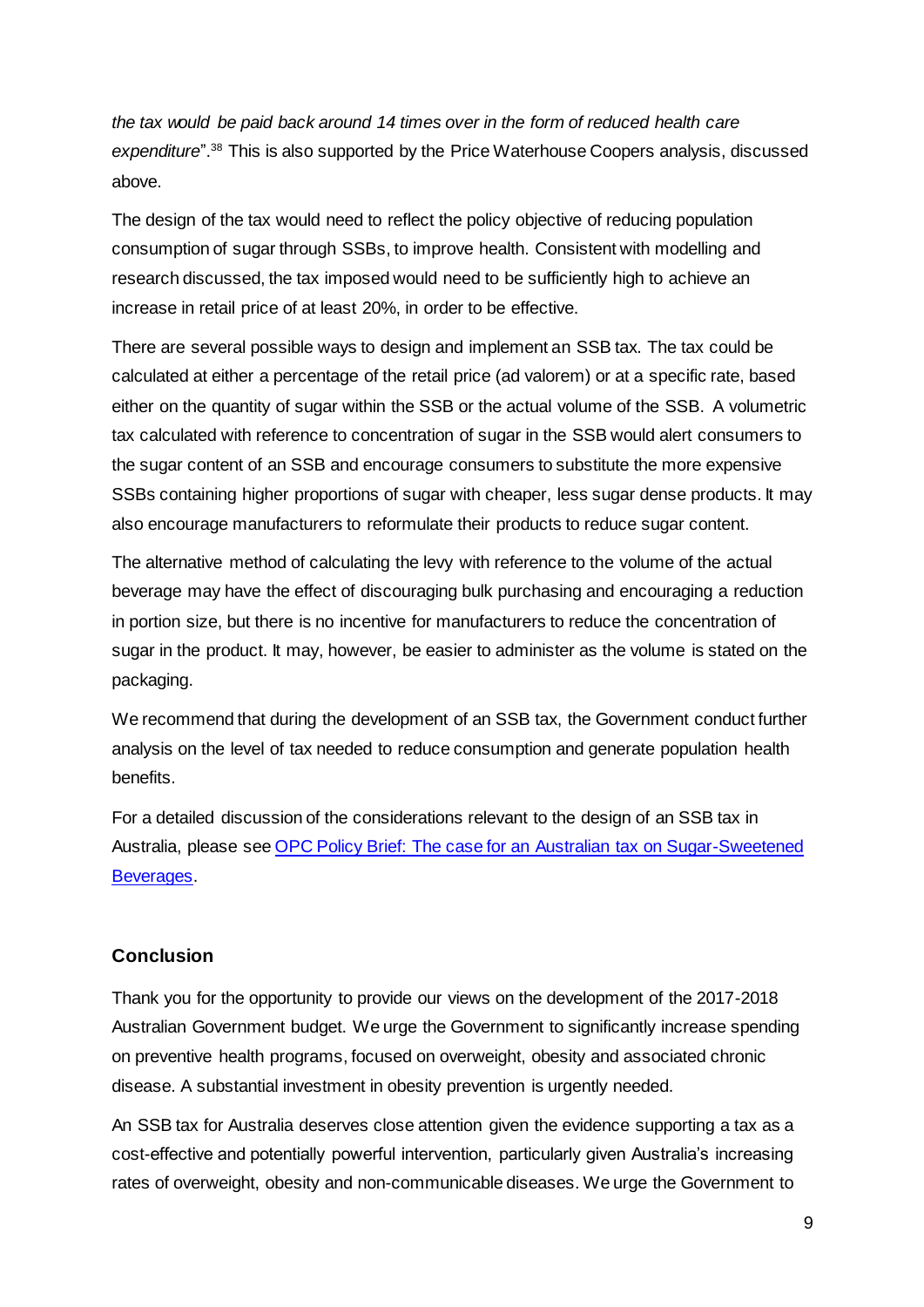investigate, design and implement a tax on SSBs to effect a price increase of at least 20%, with the objective of reducing consumption, improving public health and reducing the economic burden of obesity. For more information on the policies and positions supported by the OPC, please see our website at [www.opc.org.au.](http://www.opc.org.au/)

Please contact Katarnya Hickey, Legal Policy Adviser to the OPC at katarnya.hickey@cancervic.org.au if you have any queries about this submission or require further information.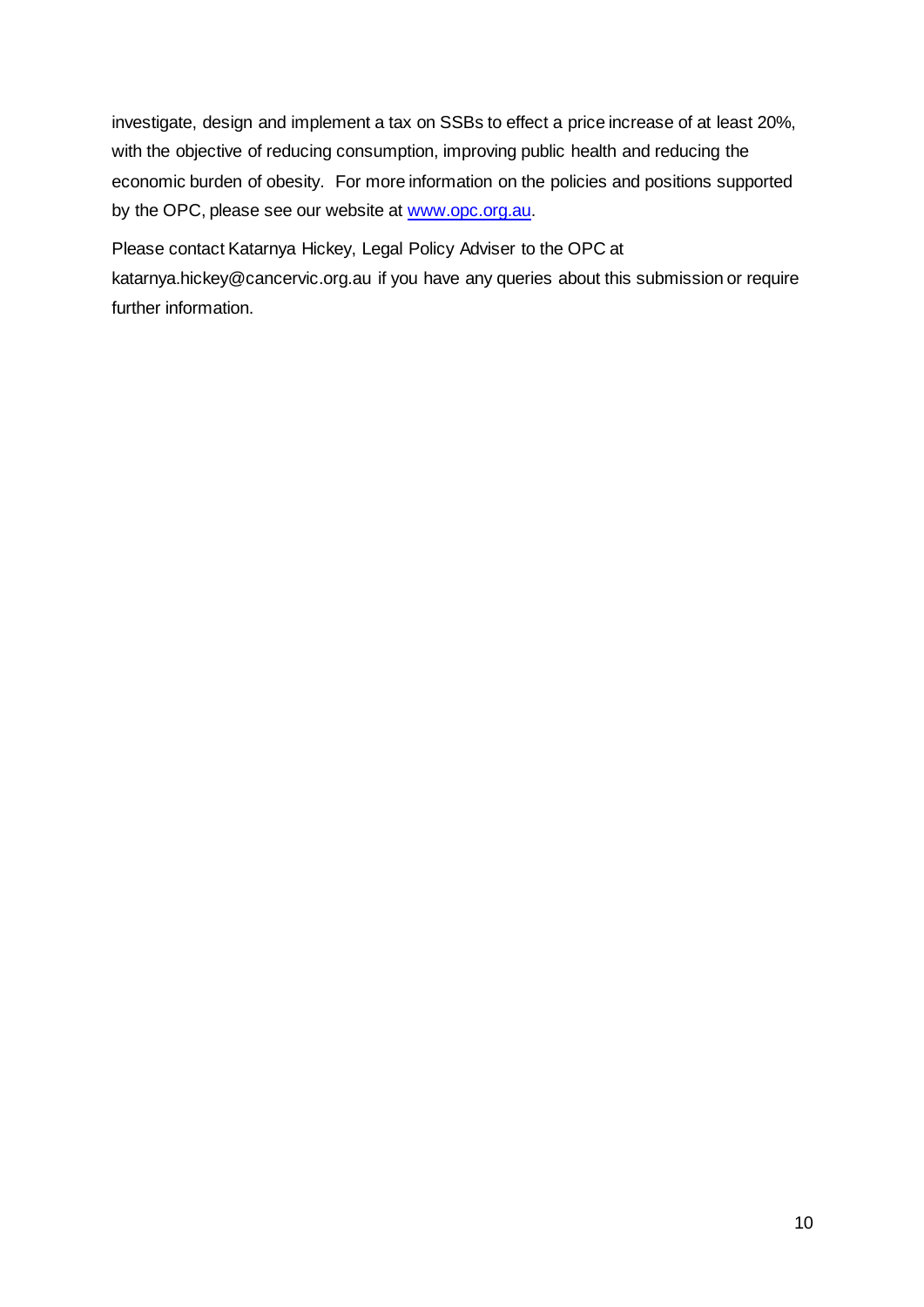### **References**

EPIC-InterAct. Diabetologia PMID, 2013.

<sup>5</sup> Australian Institute of Health and Welfare 2016. Health expenditure Australia 2014–15. Health and welfare expenditure series no. 57. Cat. no. HWE 67. Canberra: AIHW.

<sup>6</sup> National Health and Medical Research Council, Australian Dietary Guidelines (Incorporating the Australian Guide to Healthy Eating) 2013

<sup>7</sup> Retail World 49th Annual Report,Retail World, (2015) Parramatta

<sup>8</sup> Leu L, Rangan A, Flood V and Louie J, "Dietary intake and food sources of added sugar in the Australian Population, British Journal of Nutrition, (2016), 115, 868-877.

9 Helen Eyles et al., 'Food Pricing Strategies, Population Diets, and Non-Communicable Diseases: A Systematic Review of Simulation Studies' (2012) 9(12) PLOS Medicine 1.

<sup>10</sup> Brownell et al. 'The Public Health and Economic Benefits of Taxing Sugar-Sweetened Beverages' 361(16) New England Journal of Medicine 1599; Andreyeva et al. 'Estimating the potential impact of sugar-sweetened beverages to reduce consumption and generate revenue' (2011) 52(6) Preventive Medicine 413; Wang YC et al. 'A penny-per-ounce tax on sugarsweetened beverages would cut health and cost burdens of diabetes' (2012) 31 Health Affair 199–207; Eyles et al., above n 8. <sup>11</sup> Veerman JL, Sacks G, Antonopoulos N, Martin J, above n 4.

<sup>12</sup> Villanueva T. "European nations launch tax attack on unhealthy foods" CMAJ.

2011;183(17):E1229–30. doi:10.1503/cmaj.109-4031.

<sup>13</sup> Thow, A. M. et al. "Taxing soft drinks in the Pacific: implementation lessons for improving health" (2011) Health Promotion International, 26 (1), 55–64.

<sup>14</sup> World Health Organization Global status report on noncommunicable diseases 2014 Geneva, Switzerland.

<sup>15</sup> Colchero A, Popkin B, Rivera JA, Ng SW, Beverage purchases from stores in Mexico under the excise tax on sugar sweetened beverages: observational study", The British Medical Journal, 2016; 352: h6701.

<sup>16</sup> Briggs ADM et al 'Overall and income specific effect on prevalence of overweight and obesity of 20% sugar sweetened drink tax in UK: econometric and comparative risk assessment modelling study' (2013) 13 British Medical Journal 347.

<sup>17</sup> Basu S et al., "Averting obesity and type 2 diabetes in India through sugar-sweetened beverage taxation: a economicepidemiologic modeling study" (2014) PLoS Med 11: e1001582 doi:10.1371/journal.pmed.1001582.

<sup>18</sup> Ni Murchu et al., "Twenty percent tax on fizzy drinks could save lives and generate millions in revenue for health programmes in New Zealand" (2014) 127(1389) 92-5.

<sup>19</sup> Manyema, Veerman et al., "The potential impact of a 20% tax on sugar-sweetened beverages on obesity in South African Adults: A mathematical model" (2014) 9(8) Plos One 1.

<sup>20</sup> Chaloupka et al., 'Tobacco taxes as a tobacco control strategy' (2012) 21 Tobacco Control 172 <sup>21</sup> WHO Global Action Plan for the Prevention and Control of Noncommunicable Diseases 2013-2020; World Health Assembly, Sixty-Sixth Session, Follow-up to the Political Declaration of the High-level Meeting of the General Assembly on the Prevention and Control of Noncommunicable Diseases, 25 May 2013 (A66/A/CONF./1) 2013.

<sup>22</sup> World Health Organization Fiscal policies for diet and prevention of noncommunicable diseases: technical meeting report, 5-6 May 2015, Geneva, Switzerland.

 $23$  Australian National Preventative Health Taskforce Report (2009) The Healthiest Country by 2020 – National Preventative Health Taskforce Strategy – The Roadmap for Action.  $24$  Ibid.

<sup>25</sup> Morley B et al., 'Public Opinion on Food-related Obesity Prevention Policy Initiatives' (2012) 23(2) Health Promotion Journal of Australia.

<sup>1</sup> Australian Bureau of Statistics, Australian Health Survey: First Results, 2014-2015.  $\overline{a}$ 

<sup>2</sup> World Health Organization, Obesity: preventing and managing the global epidemic, Report of a WHO consultation. Technical Report Series 894. Geneva, 2000; The InterAct Consortium. Consumption of sweet beverages and type 2 diabetes incidence in European adults: results from

<sup>3</sup> Price Waterhouse Coopers, Weighing the cost of obesity - a case for action, 2015,

[www.pwc.com.au/obesity;](http://www.pwc.com.au/obesity) Duckett, S., Swerissen, H. and Wiltshire, T. 2016, A sugary drinks tax: recovering the community costs of obesity, Grattan Institute.

<sup>4</sup> Veerman JL, Sacks G, Antonopoulos N, Martin J, "The impact of a tax on sugar-sweetened beverages on health and health care costs; a modelling study", (2016) PloS One, 11(4); Duckett, Swerissen and Wiltshire, above n 3